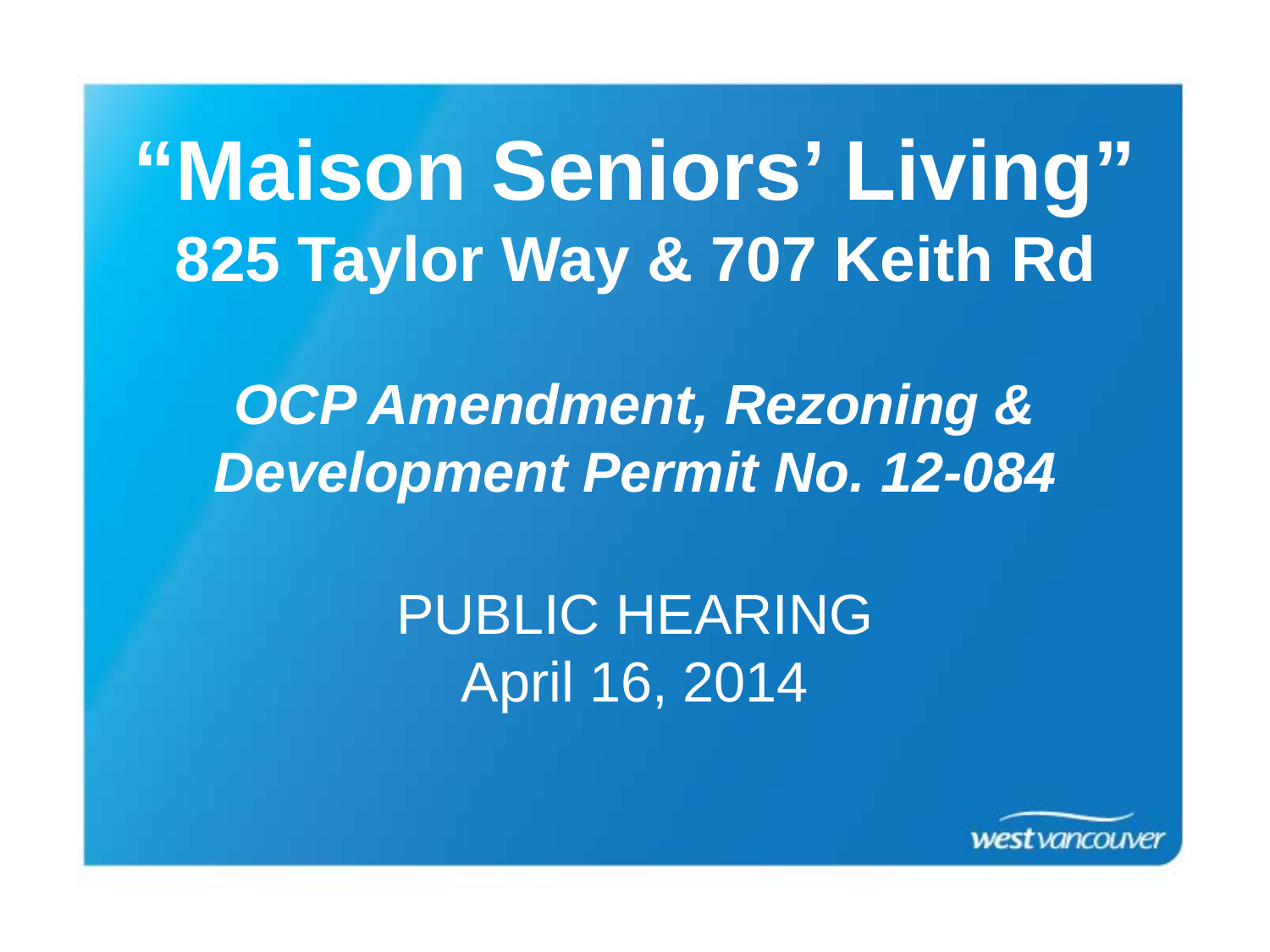### Proposed Location

North West Corner: Taylor Way & Keith Road



W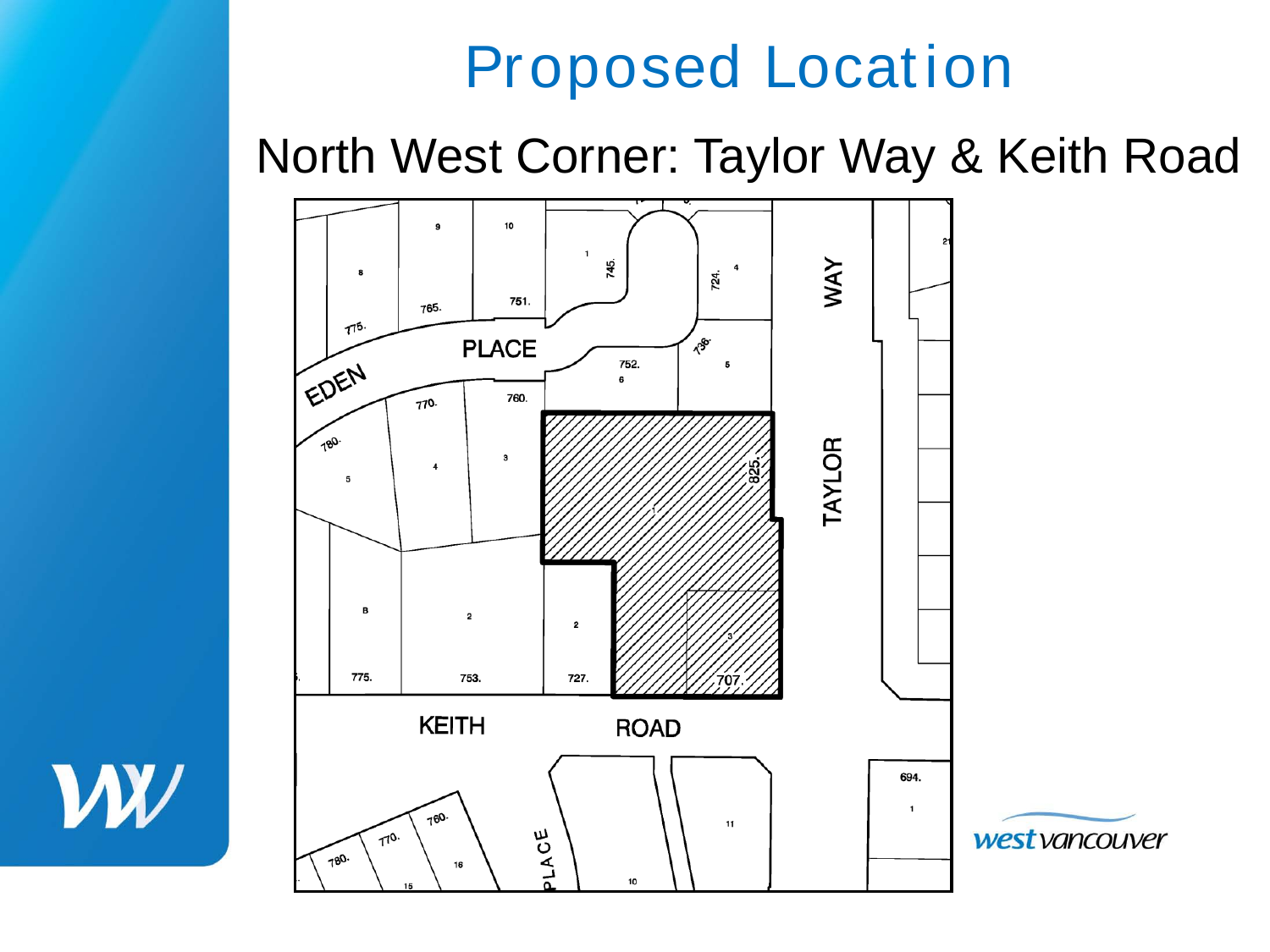## Project Overview:

#### **Seniors' Assisted Living & Memory Care**

- *Two storey resident amenity and dining wing, and a three storey attached residence wing*
- *103 beds:*
	- *37 memory care beds*
	- *66 assisted living beds*
- *0.98 Floor Area Ratio*
- *42% Site Coverage*
- *40 parking spaces:*
	- 32 enclosed
	- *8 surface spaces*



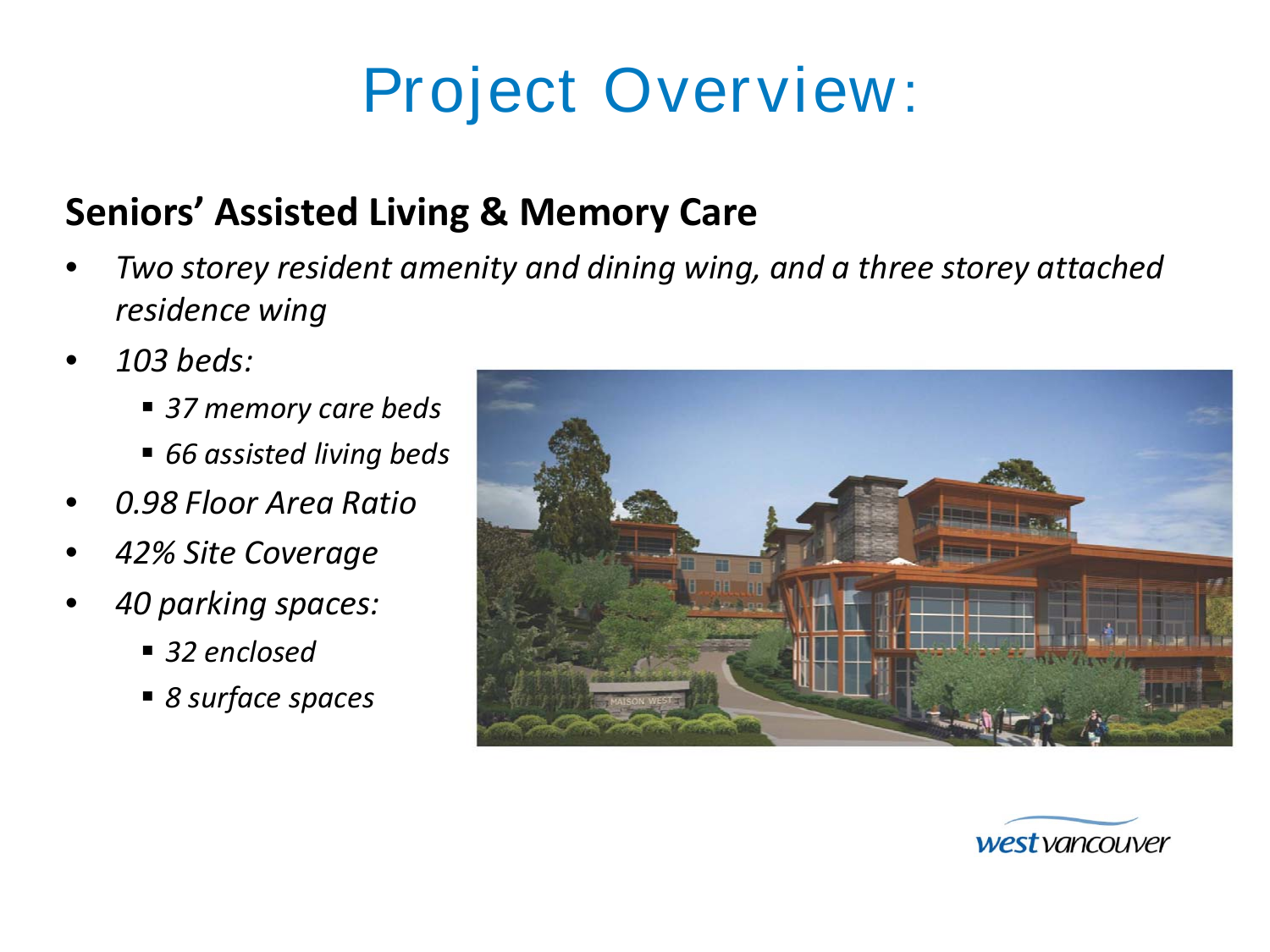## OCP A mendment

### **The proposed bylaw would:**

- *Designate the site for seniors' assisted living and memory care*
- *Maximum density of 0.98 FAR Floor Area Ratio*
- *Establish the site within a Development Permit Area*





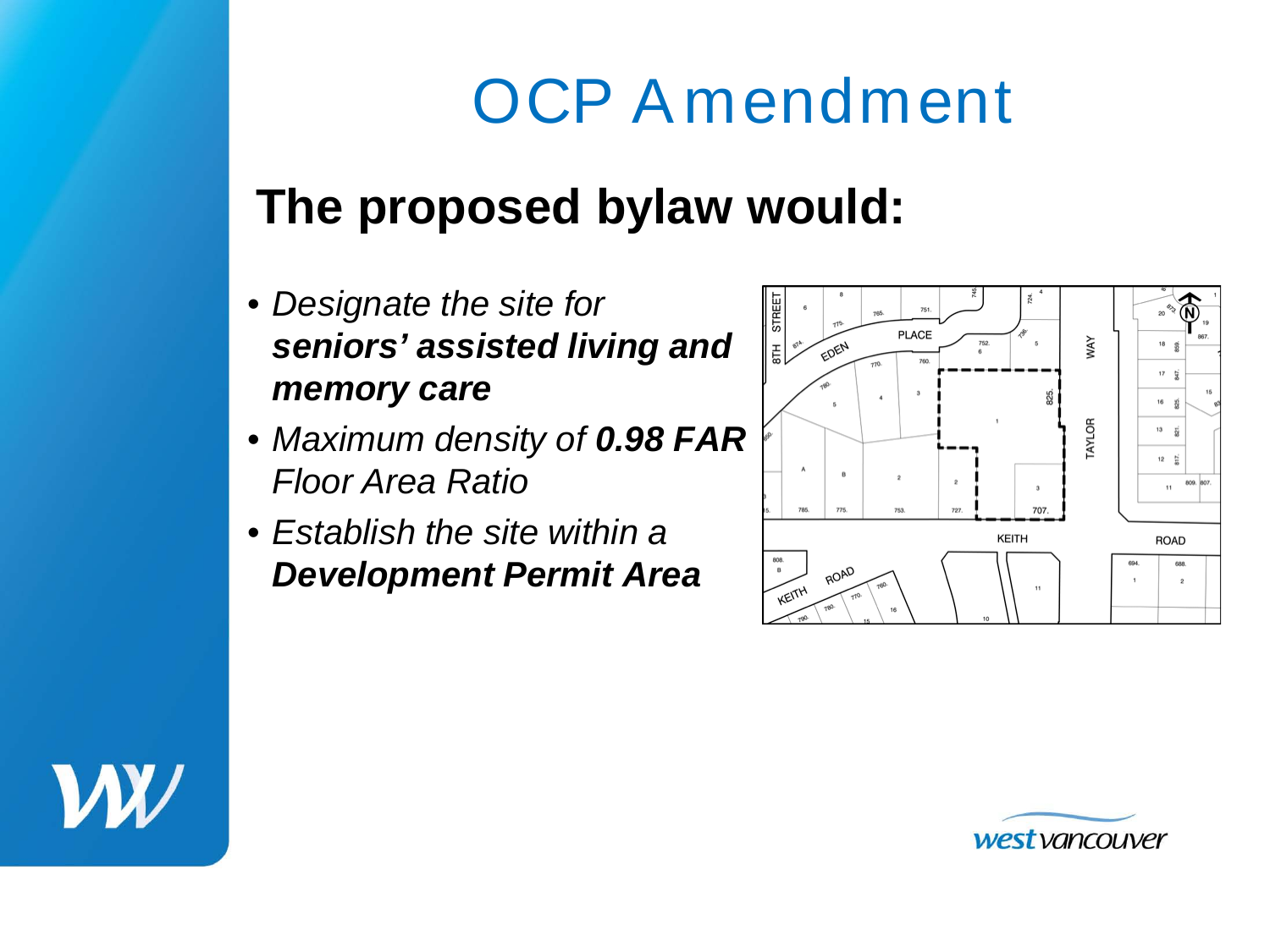# Rezoning to CD 51

### Required to implement:



- *Seniors' assisted living & memory care*
- *FAR 0.98*
- *91 bedrooms*
- *Regulates:*
	- *setbacks*
	- *building height & storeys*
	- *site coverage*
	- *minimum parking requirements*



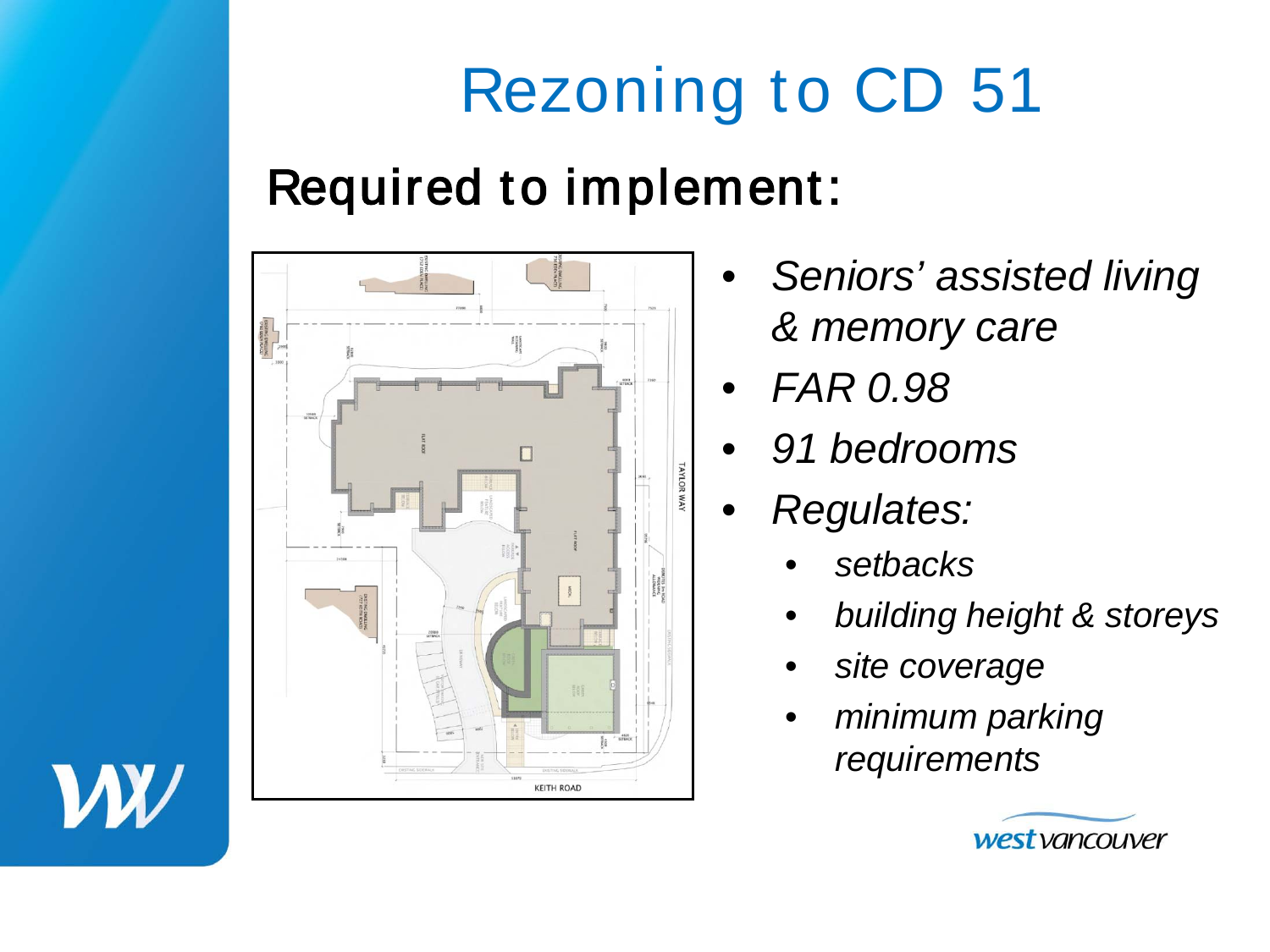# Project Impacts

#### **Traffic:**

- Traffic study: minimal impacts
- Residents do not drive
- Parking provided for staff and visitors (80% underground)
- Vehicle access from Keith Road

#### **Neighbouring Properties:**

- Building sunk into the ground  $(1 \frac{1}{2})$  storey's)
- 12.8 m to 13.4 m rear setback (42 to 44 feet)
- Heavy landscaping and retention of mature trees
- Loading & garbage interior to the site and underground

#### **Demolition of house at 825 Taylor Way:**

- Odlum House: noted as a 'secondary' building on the District's heritage inventory
- Not on the District's heritage register

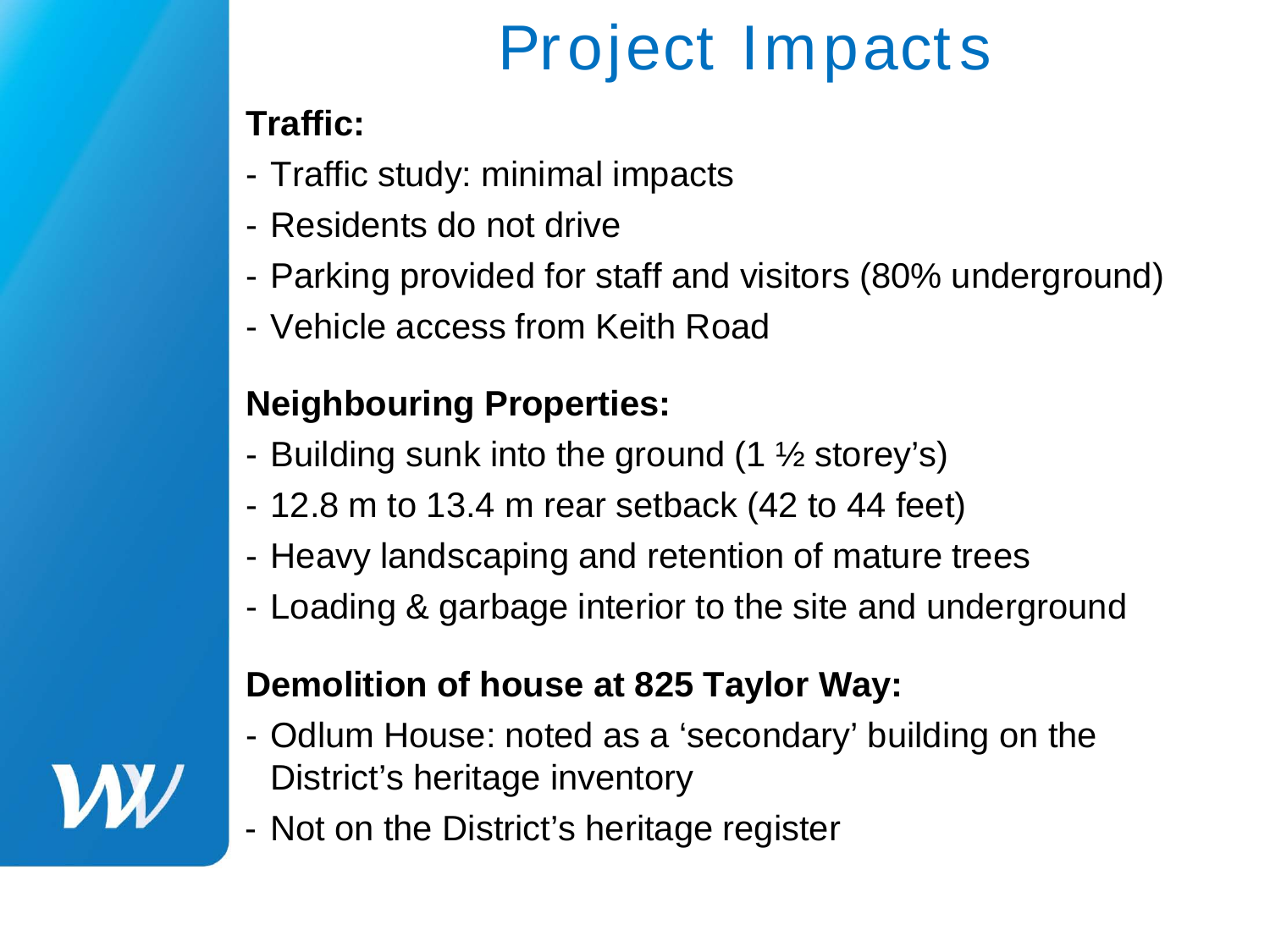# Community Benefits

### **Responds to OCP & Housing Objectives**

- Creates alternative housing for seniors
- Fills a housing gap in the community for seniors with special needs
- Designed to integrate with the surrounding area
- Tree retention and building restriction covenants

### **Sustainability / Smart Growth**

- Proximity of site to services, amenities and transit
- 'Green' building and landscape features